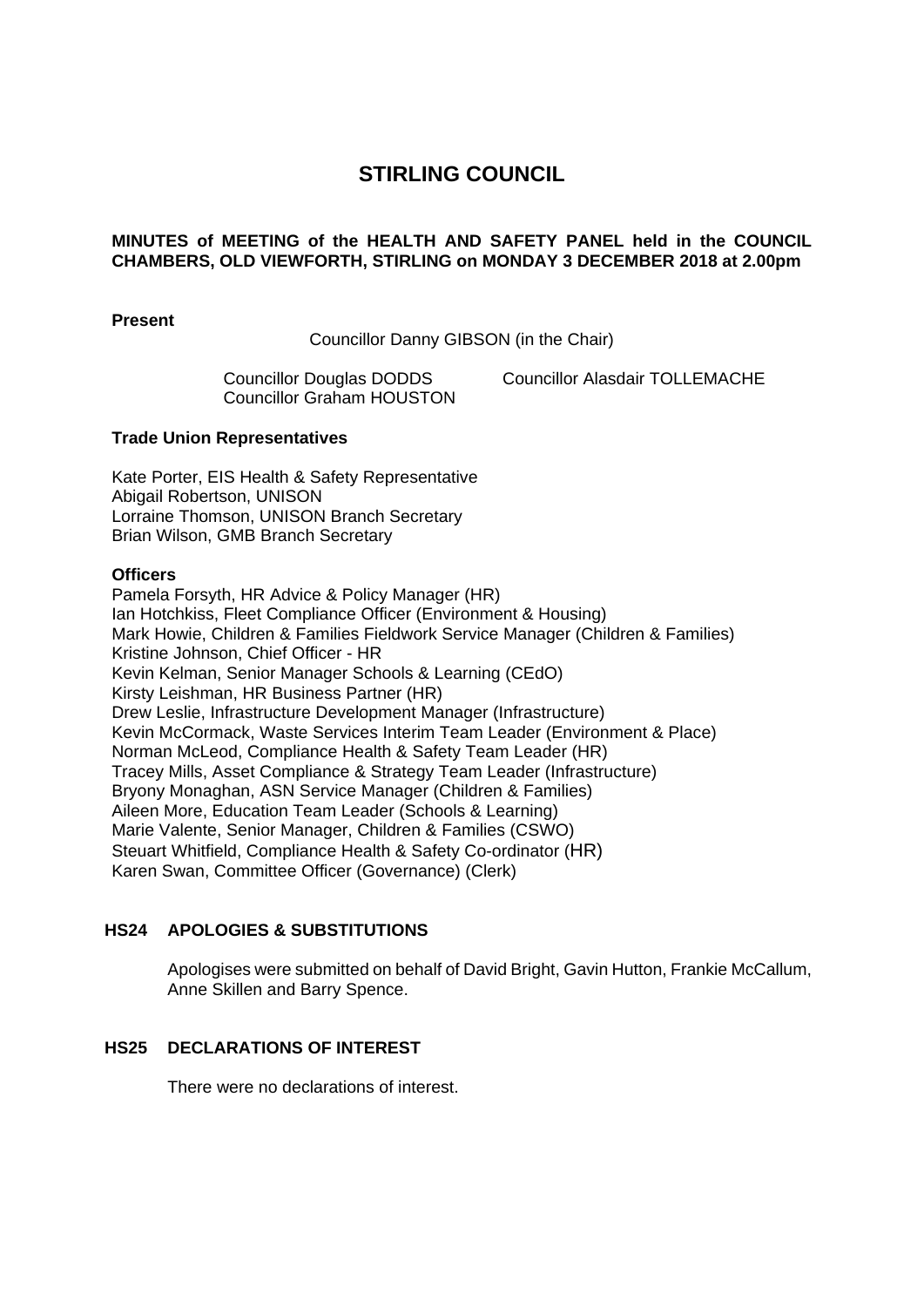#### **HS26 URGENT BUSINESS BROUGHT FORWARD BY THE CHAIR**

There were no matters of urgent business.

# **HS27 MINUTES – 27 AUGUST 2018**

The Minutes of the Meeting of the Health and Safety Panel held on 27 August 2018 were submitted for approval.

#### **Decision**

The Minutes of the Meeting of the Health and Safety Panel held on 27 August 2018 were approved as an accurate record of proceedings.

#### **HS28 CORPORATE HEALTH & SAFETY UPDATE: DECEMBER 2018**

The report provided the Health & Safety Panel with an update of the Corporate and Services' progress in developing and updating their Health & Safety Improvement Plans, workplace incident statistics across the Council from 1 April to 31 October 2018, legal update on prominent Health & Safety legislation changes, together with current internal H&S update and an overview of current Compliance Health & Safety Audit status.

The summary at Appendix 1 to the submitted report demonstrated the overall Corporate and Service plans and their current status.

In response to a Member's question, the Asset Compliance & Strategy Team Leader confirmed that all the Portable Appliance Testing (PAT) was up to date, noting a final report would shortly be issued.

With the meeting noting the increase in the number of absent or risk assessments that were out of date, the Compliance Health & Safety Team Leader clarified they were aware and were working through them to complete. He also confirmed he would be working with services to support a consistent approach in the completion of file management throughout the whole of the Council.

Following questions from the Unions on the number of Major & Minor Non Conformance reports (NCR) that were not completed, the Compliance Health & Safety Team Leader confirmed that services were in the progress of closing the actions. The Chief Officer – HR confirmed that deadlines for outstanding NCR's would be discussed at the Corporate Management Team. **Action: Chief Officer - HR** 

## **Decision**

The Health & Safety Panel agreed to:

- 1. note the progress on the development and implementation of Health & Safety Improvement Plans, as set out at paragraphs 2.1 to 2.6 of the submitted report and at Appendix 1 to the submitted report;
- 2. note the contents of the statistical report on Health & Safety Incidents for the period April to October 2018 with summary information at paragraphs 2.7 to 2.13 of the submitted report and at Appendix 2 to the submitted report;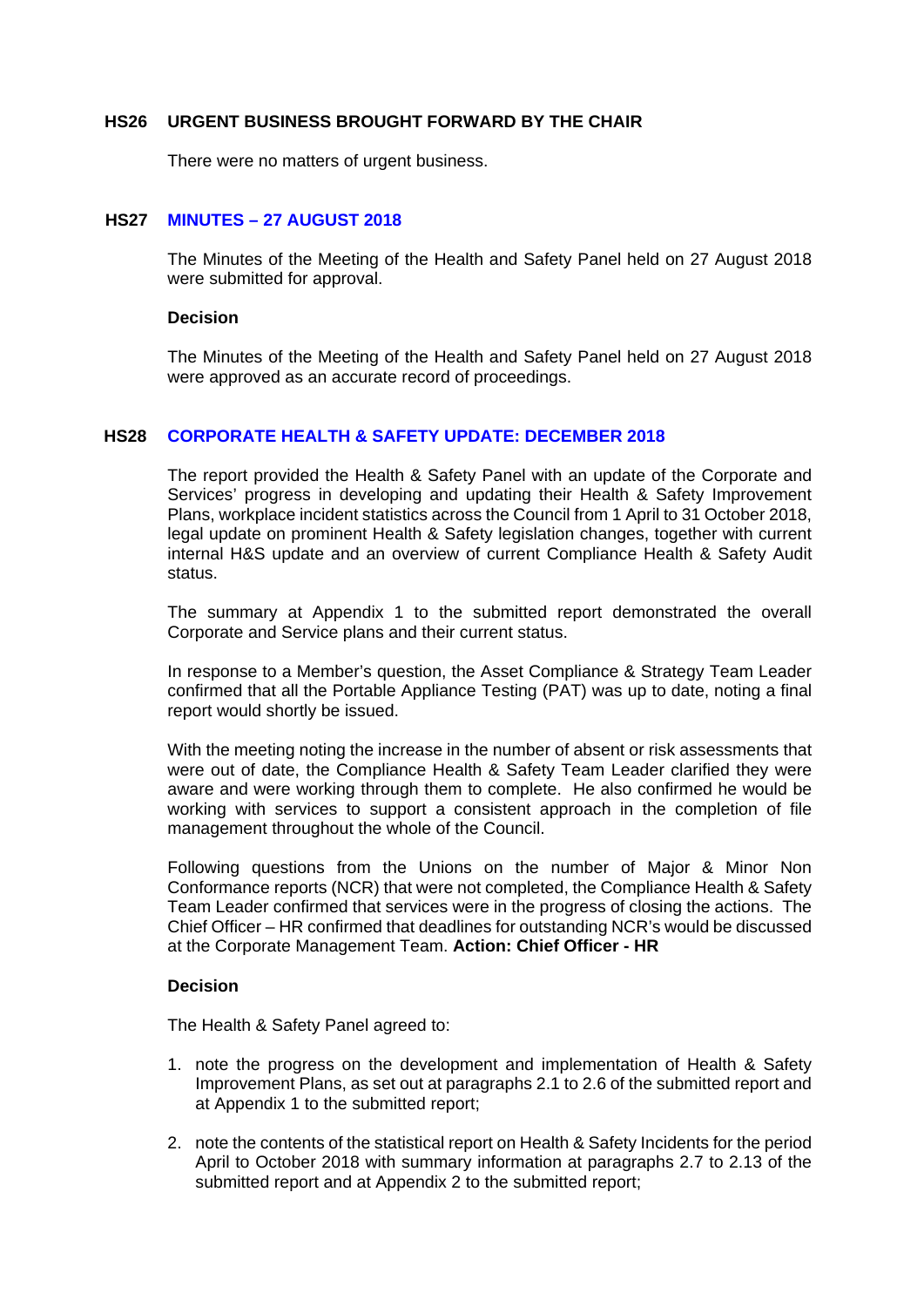- 3. note the recent relevant developments in terms of National Health & Safety legislation developments and H&S cases in the public domain, relevant to all across Council, as set out at paragraphs 2.14 to 2.16 of the submitted report and at Appendix 3 to the submitted report;
- 4. note the other recent internal developments in Health & Safety activities within the Council, as set out at paragraphs 2.17 to 2.30 of the submitted report and H&S Policy Sign Off summary at Appendix 4 to the submitted report; and
- 5. note the information on the delivery of the planned programme of Health & Safety Compliance Audits from 1 October 2017 to 31st October 2018, including Major and Minor Non Conformity Reports (NCRs) identified in the course of those audit findings, as set out at paragraphs 2.31 to 2.54 of the submitted report and at Appendix 5 to the submitted report.

(Reference: Report by Chief Officer - HR, dated 22 November 2018, submitted)

## **HS29 OCCUPATIONAL HEALTH ACTIVITY REPORT**

Stirling Council provided a comprehensive Occupational Health Services to employees. The services provided included all aspects of job related Health Surveillance, Medical referrals and reviews, counselling, physiotherapy and other employee wellbeing interventions including, but not restricted to, cognitive behavioural therapy and stress risk assessments.

The report submitted outlined the outcomes of Stirling Council's Occupational Health provision.

#### **Decision**

The Health & Safety Panel agreed note the Occupational Health provision from April to October 2018.

(Reference: Report by Chief Officer - HR, dated November 2018, submitted)

## **HS30 PERSONAL WELLBEING IN THE WORKPLACE**

The report highlighted the reasons for absences due to stress within Stirling Council over a 2 year period from April 2016 to March 2018. The report also included the Personal Wellbeing in the Workplace Policy developed and revised in partnership with the trade unions.

Following discussion on work related stress, the HR Advice & Policy Manager clarified how the breakdown of stress was assigned.

The Meeting agreed that discussion between Members and Unions would be arranged to discuss the Supporting Attending Policy, in particular staff who had been identified with major illnesses.

In respect to the Supporting Attendance letters sent to staff, an example letter to be forwarded to Members of the Panel. **Action: EIS Health & Safety Representative**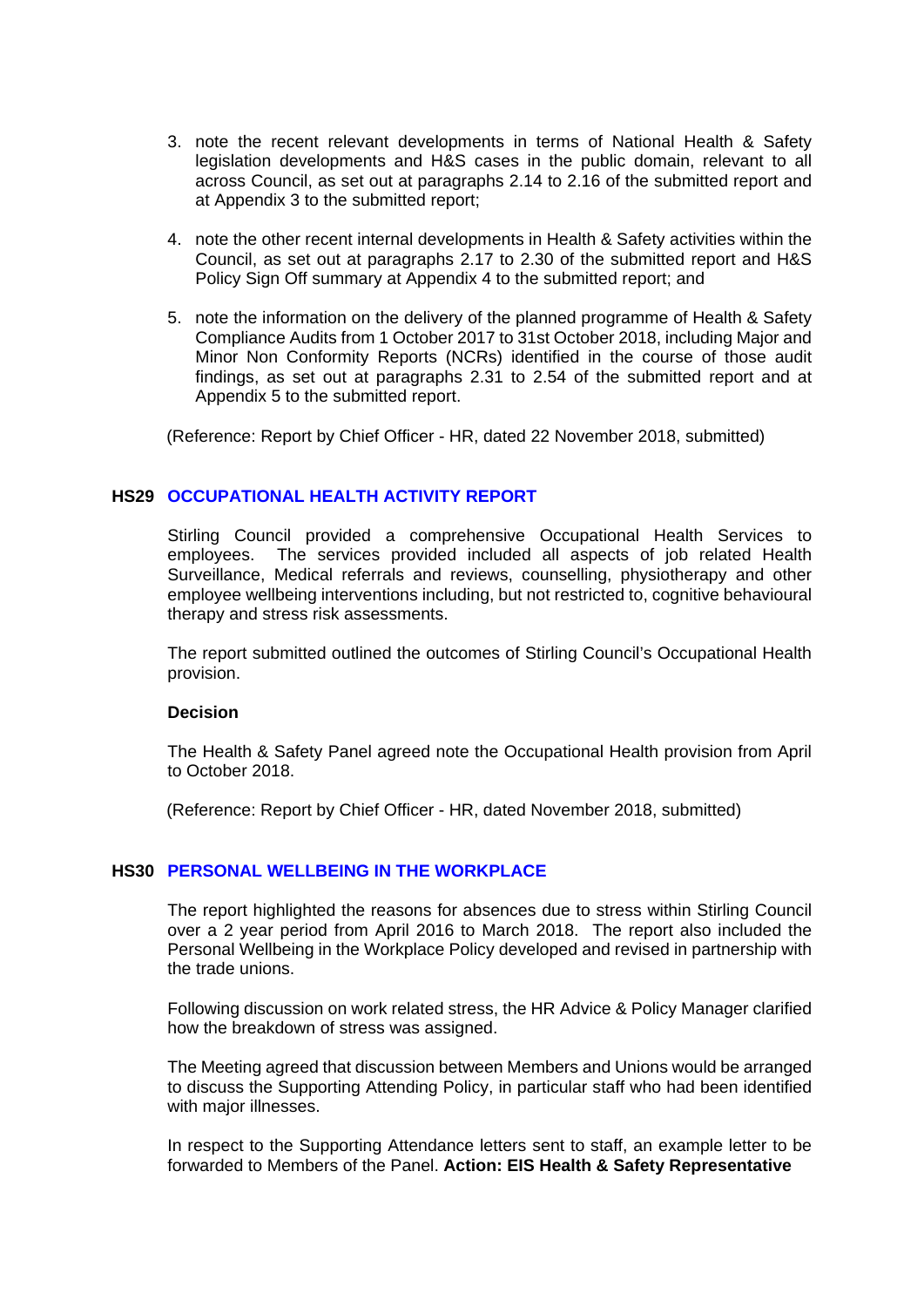## **Decision**

The Health & Safety Panel agreed to note the reasons for absence and the implementation of the revised Personal Wellbeing in the Workplace Policy.

(Reference: Report by Chief Officer - HR, dated November 2018, submitted)

## **HS31 PHYSICAL INCIDENTS IN EDUCATIONAL ESTABLISHMENTS**

The report provided the Health and Safety Panel with anonymised case studies relating to physical assault of staff within educational establishments. A wider context was also provided for those case studies in relation to physical incidents in schools.

Data showed a high prevalence of physical assault of staff within educational establishments relative to other services.

Many children and young people face a range of adversities that could create barriers to them engaging positively with learning and could lead to distressed and challenging behaviours at times.

School staff and a range of support services work in schools and nurseries on early and effective assessment and planning for children and young people with a wide range of additional support needs.

Accredited trainers provided an input on crisis prevention and risk assessment planning. Along with corporate health and safety training, school leaders address health and safety matters at regular business meetings.

A programme of learning and development was in place annually to support school staff in understanding and meeting children's needs.

## **Decision**

The Health & Safety Panel agreed to note the information included in the case study and in the wider report in relation to meeting needs and promoting safe outcomes for all involved.

(Reference: Joint report by Senior Manager, Children & Families and Senior Manager – Schools & Learning (Chief Education Officer), dated 22 November 2018, submitted)

# **HS32 TRADE UNION/WORKFORCE UPDATE – JTUC**

Unions raised concern and requested, for discussion at the next meeting of Health & Safety Panel, that the significant impact of resource cuts to Health & Safety budget be included. **Action: Clerk**

# **HS33 TRADE UNION – ISSUES IDENTIFIED FROM INSPECTIONS**

Following discussion, the meeting agreed that discussion on underreporting of near misses within certain areas of the Council would be discussed at the next meeting of the Health & Safety Panel. **Action: Clerk**